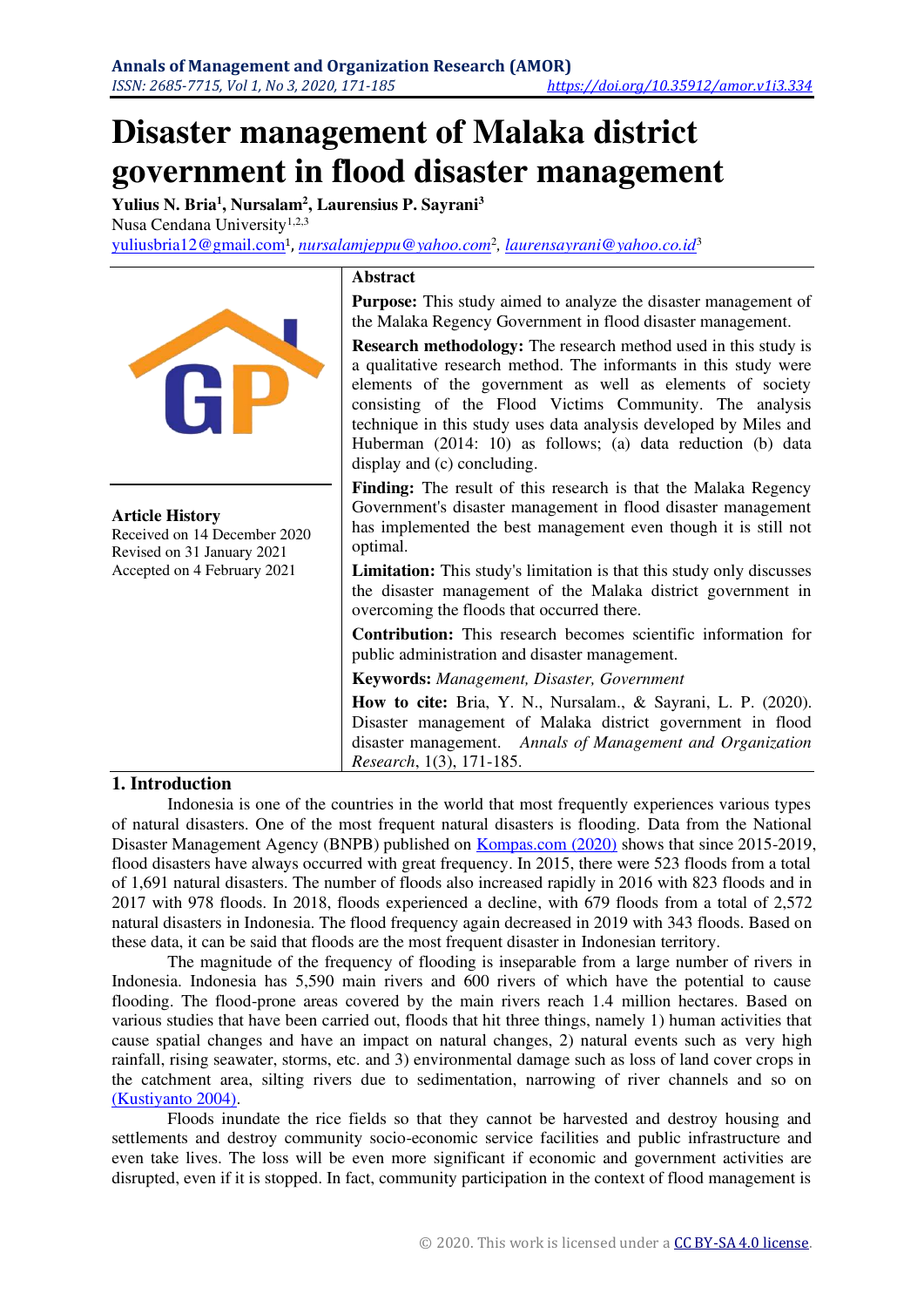real. Especially in emergency response activities, floods create additional financial burdens for the state, especially to rehabilitate and restore damaged public facilities. This recovery also takes a long time to make it back to normal.

Disaster management is an inseparable part of national development, namely a series of disaster management activities before, during and after a disaster. Often the government only responds to disasters in part. Even disasters are only responded to with an emergency response approach [\(Badan Informasi Publik Departemen Komunikasi dan Informatika, 2007: 12\)](#page-13-2). In fact, the government is responsible for implementing disaster management that focuses on post-disaster reconstruction and rehabilitation. This is an order from [Law Number 24 of 2007](#page-14-0) concerning Disaster Management. Articles 35 and 36 of [Law Number 24 of 2007](#page-14-0) concerning Disaster Management clearly mandate that each region in its disaster management efforts have a disaster management plan. Therefore, each region must have its natural disaster management, including flood-prone areas such as Malacca District.

In handling the problem of natural disasters, namely flooding in Malacca Regency, it is not new because it has the Benanain River, which is in the western part of Timor Island, Indonesia. This river is the longest and largest river in the West Timor region, with a length of about 132 Km. The Benanain River characteristics that have very extreme discharge fluctuations indicate that the Benanain River Basin is experiencing critical damage. This makes this river often experience major floods every year. The Benanain River overflow occurred in West Malacca District, Central Malacca Regency and Weliman Regency, Malacca Regency, NTT. These routine natural disasters have occurred for decades.

The Malacca government itself has made various efforts to prevent and overcome floods, such as the construction of flood-retaining embankments. However, these efforts were not enough to stop the flood disaster. The Benanain flood with a height of two meters occurred in 2017, destroying 36 villages in three sub-districts in Malacca Regency. Besides, the flood also hit 1,844 hectares of land and damaged the residents' rice and corn crops. The biggest victim of the Benanain River flood in Malacca Regency occurred in 2000, which killed 650 people. Meanwhile, in the last few years, it has not claimed any casualties but continues to unsettle the community and force residents to evacuate whenever a flood occurs.

The Malacca Regency Government's responsibility in tackling the floods of the Benanain River can also be seen from the annual budget allocation to deal with the floods from 2016-2019. Budget allocation can be seen in the table below:

| Year | <b>Budget</b>                        |  |
|------|--------------------------------------|--|
|      | <b>Allocation</b>                    |  |
| 2016 | Rp.1.000.000.000                     |  |
| 2017 | Rp.3.000.000.000                     |  |
| 2018 | Rp.8.000.000.000                     |  |
| 2019 | Rp.8.000.000.000                     |  |
|      | Source: BPBD of Malaka Regency, 2020 |  |

Table 1. Budget Allocations for Disaster Management in Malaka District

Based on the table above, it can be seen that the budget allocation for disaster management in Malacca Regency tends to increase every year. This is because floods continue to occur every year. That way, even though floods still occur, with countermeasures, flooding can be minimized.

In this study, three aspects are emphasized, namely pre-disaster, during a disaster and postdisaster or recovery management. This is motivated by the current situation, namely the flood disaster in the Benanain river that has been completed by the Malacca Regency government from pre-disaster to disaster, so that the flood disasters that often occur every year can be minimized by the Malacca Regency government. However, in the achievements of the Malacca Regency Government, of course several processes have been passed, for that researchers want to dig deeper into how the processes and stages that the Malacca Regency government has gone through in achieving these successes, are related to the post-disaster aspects which must also be an important concern by The Malacca Regency Government is still in the process of reconstruction, rehabilitation, repair/recovery of the impact of the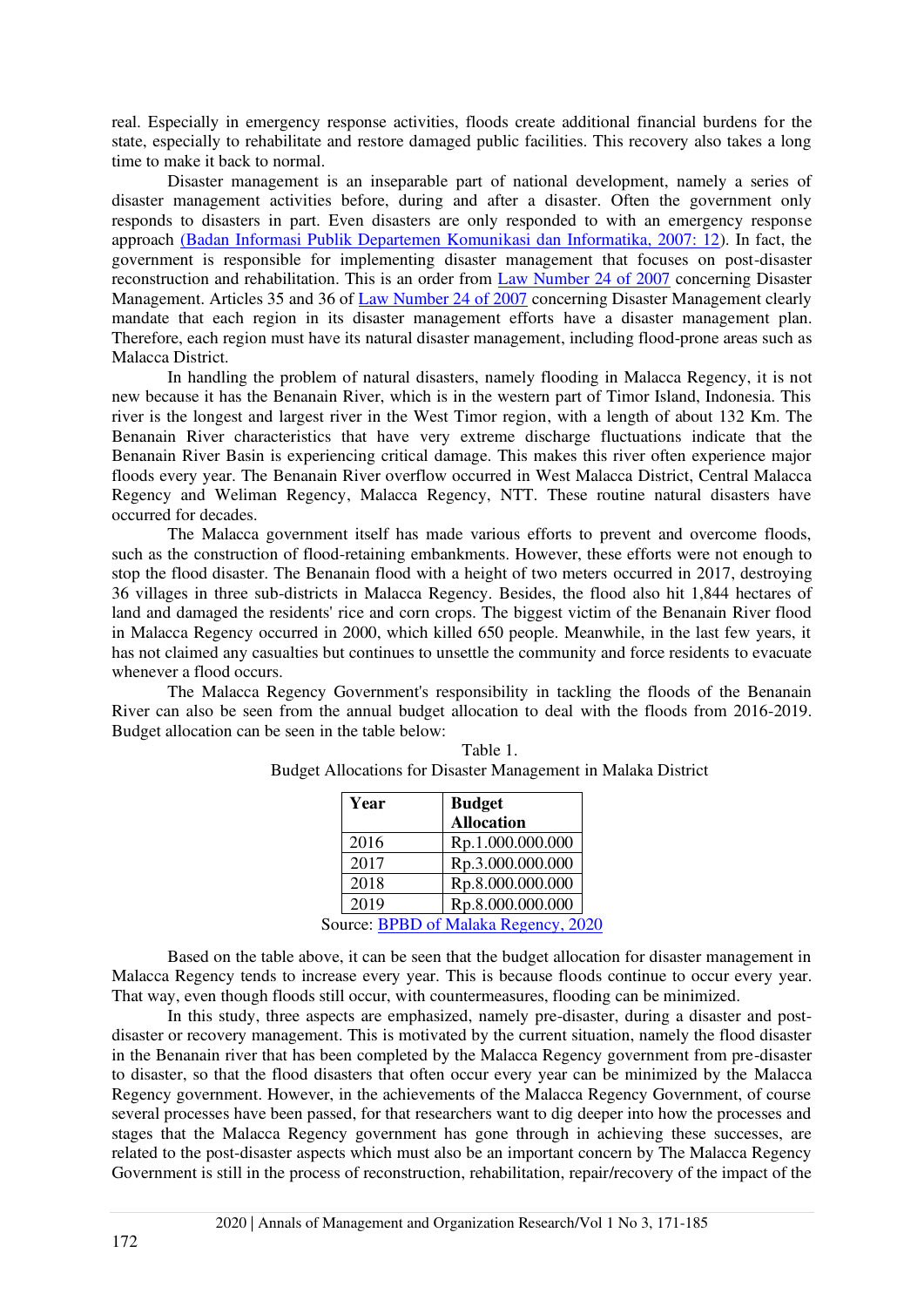Benanain river flood disaster. This can be seen in terms of housing for disaster victims, infrastructure that supports community activities, surrounding social conditions and is also related to community economic income. The Malacca Regency Government's important attention should be from predisaster to post-disaster in accordance with the mandate of [Law Number 24 of 2007](#page-14-0) concerning Disaster Management. Based on the explanation above, the writer is encouraged to conduct more indepth research on Disaster Management of the Malacca Regency Government in Flood Disaster Management.

### **2. Literature review**

#### *2.1. Public management*

According to [Terry \(2003: 77\),](#page-13-4) Public Management is a way of achieving predetermined goals through an activity. The main functions of public management as stated by [Terry](#page-13-4) consist of: planning, organizing, actuating, and controlling (P.O.A.C). Each function is related to each other and forms a system where each element cannot be separated from one another. This means, in practice or process, the performance of public management of each work unit, office, or organization is a single system. Each function in management is difficult to separate from one another.

Management functions are basic elements that will always exist and are embedded in the management process, which will be used as a reference by managers in carrying out activities to achieve goals. Fayol first introduced the management function at that time, he mentioned five management functions, namely designing, organizing, ordering, and controlling [\(Fayol, 2010: 179\).](#page-13-5) But now, these five functions have been summarized into three, namely:

- 1. Planning (planning) is thinking about what to do with the resources they have. Planning is done to determine the overall goals of the company and how best to meet those goals. Managers evaluate various alternative plans before taking action and then see if the selected plans are suitable and can be used to meet company goals. Planning is an essential process of all management functions because other functions cannot run without planning.
- 2. Organizing (organizing) is done to divide a considerable activity into smaller activities. Organizing makes it easier for managers to supervise and determine the people needed to carry out the tasks that have been divided. Organizing can be done by determining what tasks must be done, who should do them, how the tasks are grouped, who is responsible for the task, at which level decisions must be made.
- 3. Directing is an action to ensure that everyone in the group strives to achieve goals following managerial and business planning.

In addition, according to  $\frac{Dwiyanto(2010: 47)}{2010: 47}$ , Public Management is an ability related to efforts to achieve certain goals by using people and various resources available in the organization in the most efficient way possible.

From the conceptual opinion on Public Management above, it can be concluded that Public Management is a combination of management functions such as planning, organizing, and controlling on the one hand, with human resources (HR), financial, physical, information and politics in a systemic unit associated with efforts to achieve certain goals by using people and various resources available in the organization in the most efficient manner possible.

#### *2.2. Disaster management*

Disaster management is a dynamic, continuous and integrated process to improve the quality of steps related to disaster observation and analysis as well as prevention, mitigation, preparedness, early warning, emergency response, rehabilitation and reconstruction of disasters [\(Law 24/2007\)](#page-14-0).

Disaster management, according to [Nurjanah \(2011: 66\)](#page-13-7) is a dynamic process regarding the functioning of disaster management functions such as planning, organizing, actuating, and controlling. The way it works includes prevention, mitigation, and emergency response preparedness and recovery. According to University of British Columbia [\(in bpbd.bogorkab.go.id, 2019\),](#page-13-6) Disaster management establishes common goals and common values to encourage the parties involved (participants) to plan and face both potential and actual disasters. The objectives of disaster management in general are as follows: (1) To prevent and limit the number of human victims and damage to property and the environment; (2) Eliminating adversity and difficulties in the life and livelihood of the victim; (3)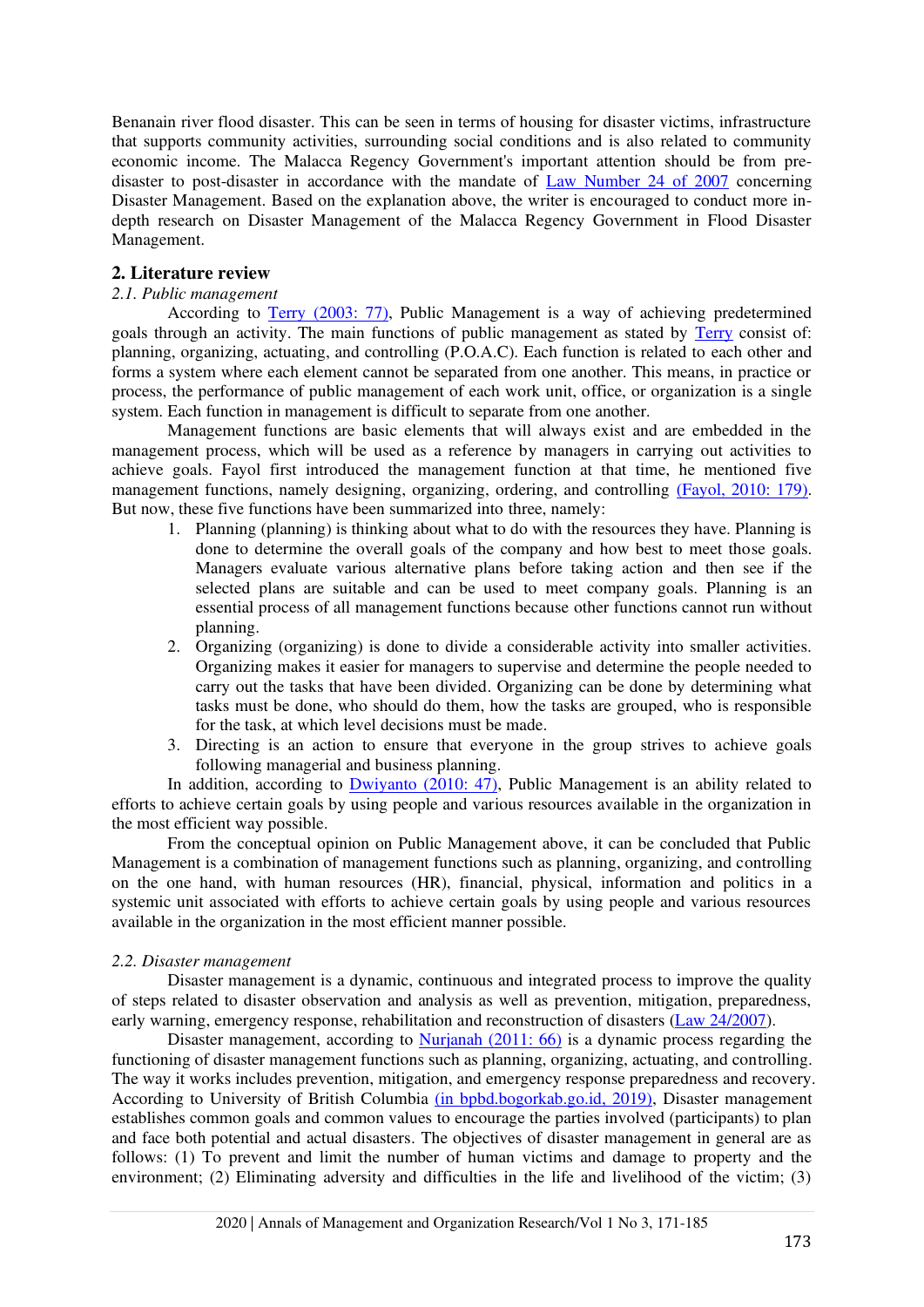Returning disaster victims from the holding/refugee area to their original area if possible or relocating to a new area that is habitable and safe; (4) Restoring the functions of main public facilities, such as communication/transportation, drinking water, electricity and telephones, including restoring the economic and social life of the affected areas; (5) Reducing further damage and losses; (6) Laying down the necessary basics for the implementation of rehabilitation and reconstruction activities in the context of development.

In general, disaster management can be grouped into 3 stages with several activities that can be carried out starting from pre-disaster, during emergency response, and post-disaster.

- 1. Pre-Disaster Stage (covering prevention, mitigation, preparedness and early warning activities).
	- a. Prevention

Efforts are made to prevent disasters from occurring (if possible by eliminating the hazards). For example: Prohibiting burning of forests in cultivation, prohibiting rock mining in steep areas, and Prohibiting littering.

b. Disaster Mitigation (Mitigation)

Mitigation is a series of efforts to reduce disaster risk, either through physical development as well as awareness and increased capacity to face disaster threats. Mitigation activities can be carried out through a) spatial planning implementation; b) regulation of development, infrastructure development, building layout; and c) providing education, counseling and training both conventional and modern [\(Law](#page-14-0)  [Number 24 of 2007](#page-14-0) Article 47 paragraph 2 concerning Disaster Management).

c. Preparedness

A series of activities carried out to anticipate disasters through organizing and through appropriate and efficient steps. Several forms of preparedness activities that can be carried out include: a) preparation and testing of disaster emergency management plans; b) organizing, installing and testing early warning systems; c) supply and preparation of supplies for the fulfillment of basic needs; d) organizing, outreach, training and rehearsal on emergency response mechanisms; e) preparation of evacuation sites; f) preparation of accurate data, information, and updating of procedures for disaster emergency response; and g) supply and preparation of materials, goods and equipment for the fulfillment of the restoration of infrastructure and facilities.

d. Early Warning

A series of activities to provide an immediate warning to the community about the possibility of a disaster in a place by the competent agency [\(Law 24/2007\)](#page-14-0) or Efforts to provide warning signs that a disaster is likely to occur soon Giving early warning must: accessible, immediate, coherent, and official.

- 2. The stage when a disaster occurs including emergency response activities to alleviate temporary suffering, such as emergency relief and evacuation activities
	- a. Emergency Response

Emergency response is a series of activities that are carried out immediately at the time of a disaster to deal with the negative impacts, including rescue and evacuation of victims, property, the fulfillment of basic needs, protection, management of refugees, rescue, and restoration of infrastructure and facilities. Some of the activities carried out during the emergency response phase include: a) accurate and precise assessment of location, damage and resources; b) determining the status of a disaster emergency; c) rescue and evacuation of people affected by disasters; d) fulfillment of basic needs; e) protection of vulnerable groups; and f) immediate restoration of vital infrastructure and facilities [\(Law Number 24 Year 2007](#page-14-0) Article 48 concerning Disaster Management).

b. Emergency Assistance (relief)

Emergency Assistance is an effort to provide assistance related to meeting basic needs in the form of: Food, clothing, temporary shelter, health, sanitation and clean water.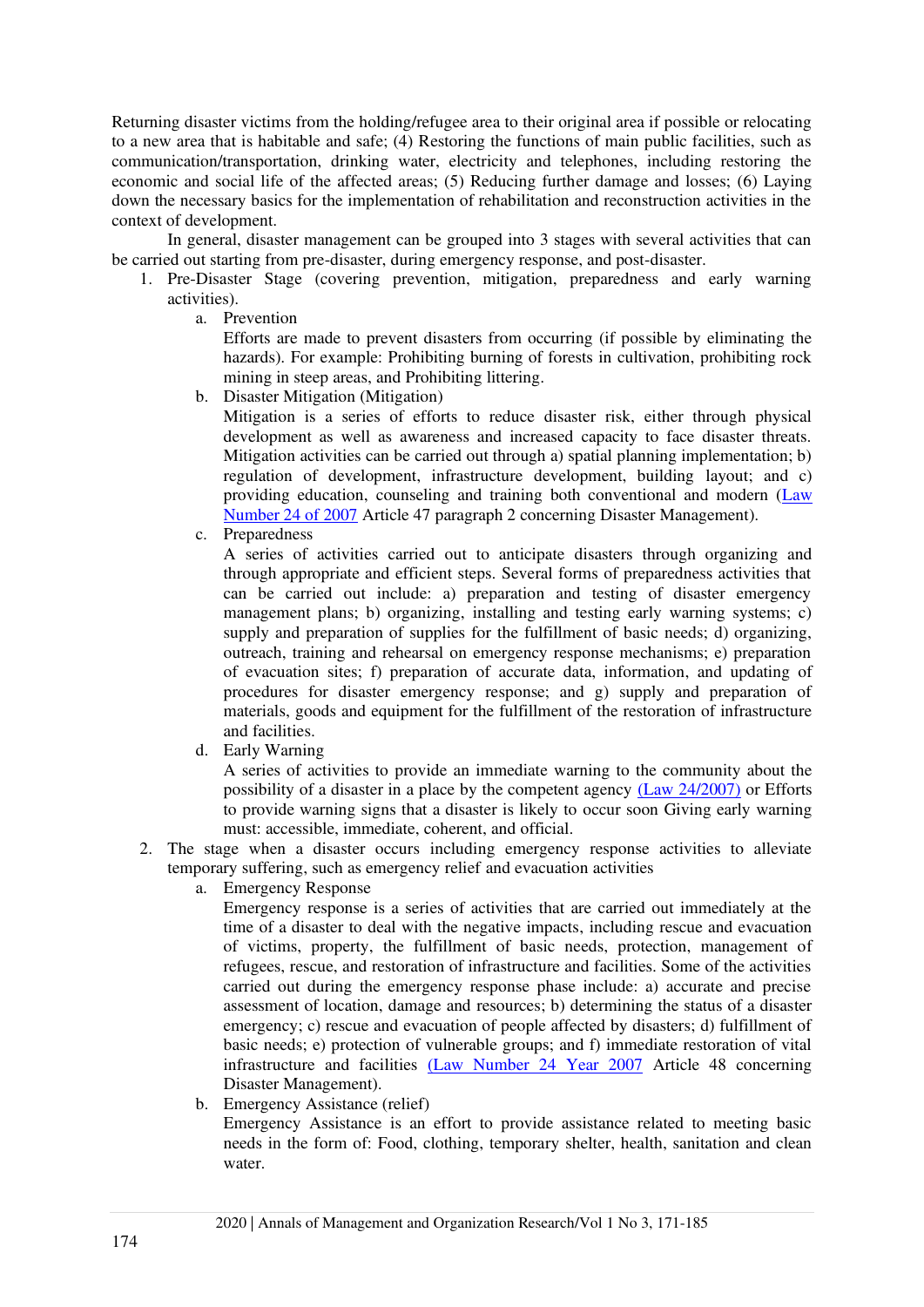- 3. The post-disaster stage according to [\(Wirawan, 2002: 34\)](#page-13-8) which includes recovery, rehabilitation and reconstruction activities.
	- a. Recovery

Recovery is a series of activities to restore the community's condition and the environment by re-functioning institutions, infrastructure, and facilities by carrying out rehabilitation efforts. Several activities related to recovery are a) improving the environment in the disaster area; b) repair of public infrastructure and facilities; c) assisting with community housing repairs; d) social-psychological recovery; e) health services; f) reconciliation and conflict resolution; g) socio-economic and cultural recovery, and j) restoration of public service functions.

b. Rehabilitation

Rehabilitation is the repair and recovery of all aspects of public or community services to an adequate level in post-disaster areas with the main objective of normalizing or running fairly all aspects of government and community life in postdisaster areas. Rehabilitation is carried out through the following activities: improvement of the disaster area environment, repair of public infrastructure and facilities, provision of assistance for community housing repairs, socio-psychological recovery, health services, reconciliation and conflict resolution, socio-economic and cultural recovery, restoration of security and order, restoration of government functions, and recovery of the public service function.

c. Reconstruction

Reconstruction is the formulation of policies and efforts as well as concrete, wellplanned, consistent and sustainable steps to permanently rebuild all infrastructure, facilities and institutional systems, both at government and community levels, with the main objective of growing and developing economic, social and cultural activities, upholding law and order, and the emergence of civil society's role and participation in all aspects of social life in post-disaster areas. The scope of the reconstruction program consisted of a physical reconstruction program and a nonphysical reconstruction program.

In researching and examining in depth the writings of the management of the Malaka [Regency government,](#page-14-1) in this case the Regional Disaster Management Agency of Malaka Regency in the management of the Benanain River Flood disaster, the researchers used a disaster management model based on [Law Number 24 of 2007](#page-14-0) concerning Disaster Management which the researcher saw from 3 main things, namely: pre-disaster, during a disaster and after a disaster. The researcher chose a disaster management model because in general the disaster management of the Malaka Regency government in flood disaster management can be explained and elaborated based on the stages of disaster management described in [Law Number 24 of 2007](#page-14-0) concerning Disaster Management. So those from the research that the researchers have done, the findings of the disaster management of the Malaka Regency government, in this case, the Regional Disaster Management [Agency of Malaka](#page-14-1)  [Regency,](#page-14-1) have constructed the following:

- 1. Insufficient budget/funds for disaster management from pre-disaster to post-disaster stages.
- 2. The embankment built by the Malaka district government in an effort to mitigate it is not optimal, because it can be seen that flooding is still frequent.
- 3. Basic disaster response training for civil society has not been carried out.
- 4. The availability of disaster response tools is not yet optimal, such as flood detection tools that are not yet available.
- 5. The thinking of the community is still primitive where when the flood occurs there are people who have to stay at home because they don't have the heart to leave their belongings
- 6. Damage to facilities and infrastructure due to flooding.
- 7. Due to their agricultural products, big losses from the surrounding community were swallowed up by the Benanain River flood.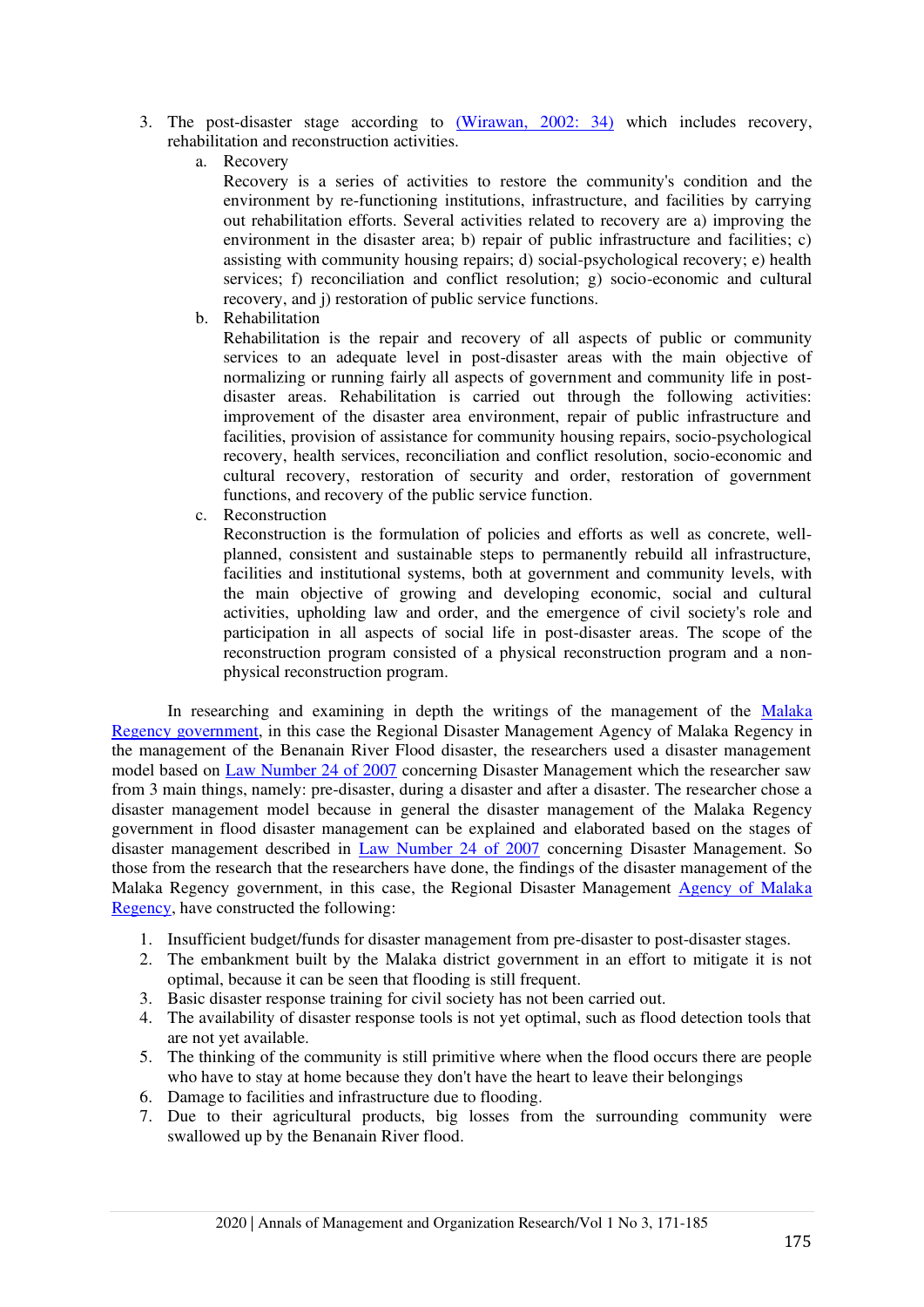The findings from the above research were constructed by researchers based on researchers' big questions about how the disaster management of the [Malaka Regency government](#page-14-1) in flood disaster management. Based on the research construction and the explanation that the researchers have done, the researchers can draw big conclusions related to this research, namely the disaster management of the [Malaka Regency government](#page-14-1) in flood disaster management has been carried out as well as possible but still does not have an optimal role so that flood disaster is a problem. Main BPBD Malaka Regency still frequently occurs every year.

## **3. Research methodology**

This research was conducted in Malaka Regency. The approach used in this research is the post-positivism paradigm. The research method used in the disaster management research of the Malaka Regency government in flood disaster management is a method that is relevant to the research objectives described in the previous chapter, namely by using a qualitative research method with the type of case study. The informants in this study were government elements, namely the Regional Secretary of the Malaka Regency, the Head of the BPBD of the Malaka Regency, the BPBD Employees of the Malaka Regency, the Camat, the Village Head and the elements of the Community consisting of the Flood Victims Community. This study's type of data came from primary data and secondary data, while the data collection techniques in this study used interviews, observation, and documentation. The analysis technique in this study uses data analysis developed by [Miles and](#page-13-9)  [Huberman \(2014: 10\)](#page-13-9) as follows; (a) data reduction, (b) data display and (c) concluding. The researcher verified the conclusions during the study, the meanings that emerged from the data that were tested for validity, their suitability that was the key as their validity, so that their truth and usefulness would be clear. In this study, the triangulation technique that the researcher uses is that developed by (Denzim in [Moleong, 2015: 331\)](#page-13-10); there are four triangulations as an examination technique to achieve validity, namely:

- 1. Researchers' data triangulation used various data sources such as documents and archives of the Malak Regency Government that the researchers obtained when conducting interviews.
- 2. Observer triangulation is the presence of observers outside the researcher who also checks the data collection results, such as asking for guidance from the lecturer who guided the researcher in compiling this paper.
- 3. Theory triangulation, namely the researcher uses Management theory to ensure that the data collected meets the requirements. In this study, the theory and several concepts used will be seen in the discussion chapter to use and test the data collection.
- 4. Triangulation methods, namely using methods such as interviews and documentation methods. In this study, researchers used the interview method with documentation obtained from several informants involved in disaster management of the Malaka Regency government in flood disaster management.

#### **4. Results and discussions**

The [Malaka Regency Government](#page-14-1) has responded to flooding in the Benanain River, including overcoming various problems in flood disaster management. This policy is based on various laws and regulations and disaster management programs. In general, national disaster management policies are stipulated in [Law Number 24 of 2007](#page-14-0) concerning Disaster Management, [Government Regulation](#page-14-2)  [Number 21 of 2008](#page-14-2) concerning Implementation of Disaster Management, [Government Regulation](#page-14-2)  [Number 22 of 2008](#page-14-2) concerning Disaster Aid Funding and Management, [Government Regulation](#page-14-2)  [Number 23 of 2008](#page-14-2) concerning Participation of International Institutions and Foreign Non-Government Organizations in Disaster Management, as well as Presidential Regulation Number 08 of 2008 concerning the National Disaster Management Agency.

At the central level, the government has formed an institution that has the task and function of implementing disaster management, namely BNPB. BNPB is a non-ministerial institution that has the main task of managing disasters at the national level, while at the provincial and district/city levels it is implemented by [BPBD.](#page-13-3) In [Law Number 24 of 2007](#page-14-0) Article 12 concerning Disaster Management explains that BNPB has the following duties: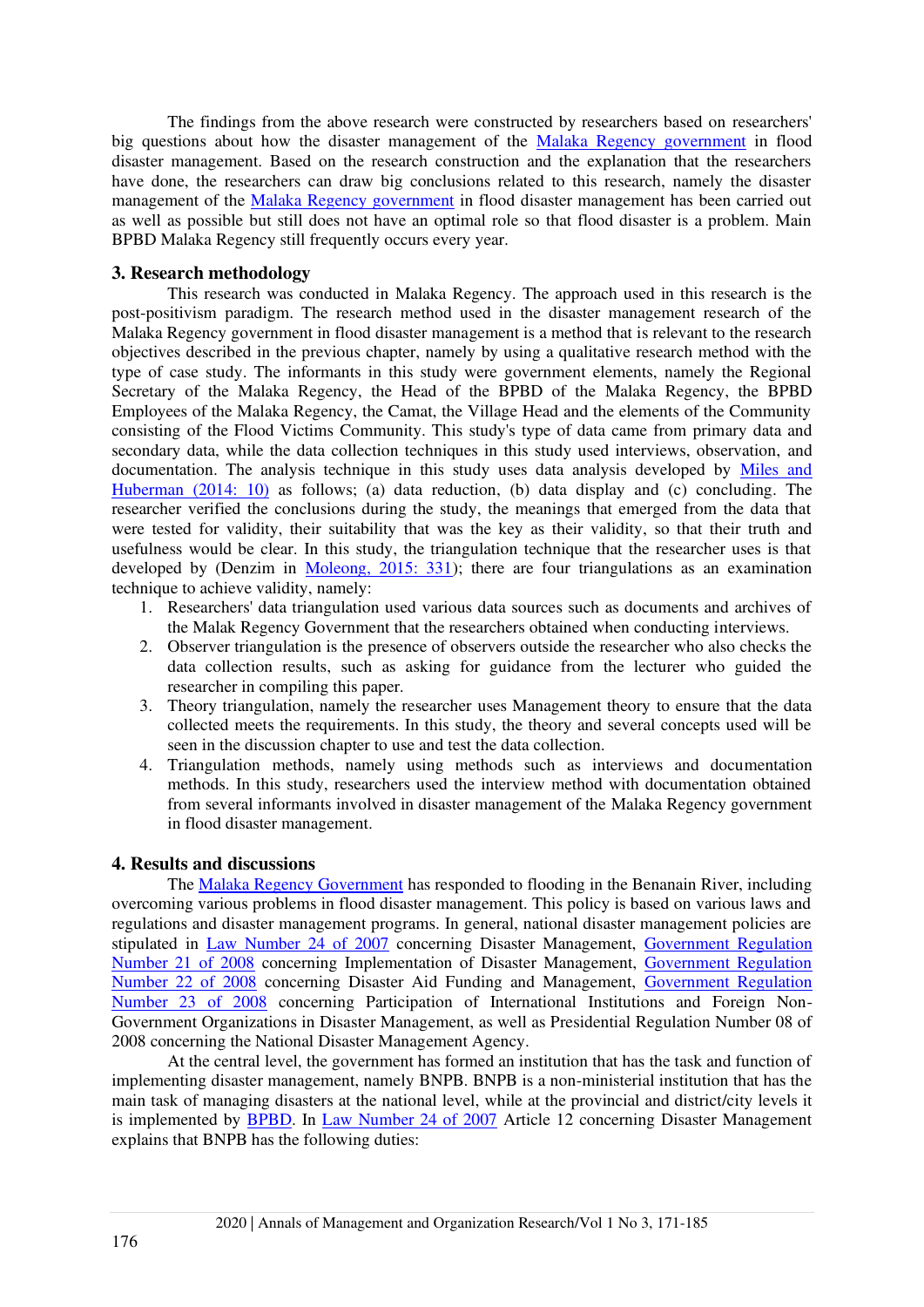- 1. Provide guidance and direction for disaster management efforts that include disaster prevention, emergency response management, rehabilitation and reconstruction in a fair and equal manner.
- 2. Determining standardization and needs for disaster management based on statutory regulations.
- 3. Delivering information on disaster management activities to the community.
- 4. Reporting the implementation of disaster management to the President once a month in normal conditions and at any time in a state of disaster emergency.
- 5. Use and account for national and international donations/assistance.
- 6. To account for the use of budgets received from the State Budget (APBN).
- 7. Carry out other obligations in accordance with statutory regulations.
- 8. Prepare guidelines for the formation of Regional Disaster Management Agencies (BPBD).

In this task, BNPB carries out the functions referred to in [Law Number 24 of 2007](#page-14-0) Article 13 concerning Disaster Management, namely: (1) Formulating and stipulating policies for disaster management and handling refugees by acting quickly and precisely as well as effectively and efficiently. (2) Coordinating the implementation of disaster management activities in a planned, integrated and comprehensive manner. Whereas in Article 18 paragraph (2), local governments form BPBD, which consists of (a) Provincial level agencies led by officials at the level of the governor, and (b) Agencies at the district/city level led by an official at the provincial level under the regent/mayor.

According to [Law Number 24 of 2007](#page-14-0) Article 21 concerning Disaster Management, the BPBD of Malaka Regency has the following duties: (a) Establishing guidelines and directions in accordance with local government and BNPB policies regarding disaster management efforts which include disaster prevention, emergency response, rehabilitation and reconstruction in a fair and equal manner, (b) Determining standardization and the need for disaster management based on statutory regulations, (c) Preparing, stipulating and informing disaster-prone maps, (d) Preparing and establishing fixed procedures for disaster management, (e) Implementing management of disaster management disaster on its territory. In carrying out its duties and functions in dealing with natural disasters in Malaka Regency, especially in handling the Benanain River floods, the Malaka Regency Government has stated in the Malaka Regency BPBD program in early prevention and handling of victims of natural disasters 2019-2020.

| ivialana District Di DD i rogram in Early I fevention and ivianagement of Fvatural Disaster Victims<br>2019-2020 |                                                                                |                                                                                                                                                                   |  |  |
|------------------------------------------------------------------------------------------------------------------|--------------------------------------------------------------------------------|-------------------------------------------------------------------------------------------------------------------------------------------------------------------|--|--|
| N <sub>0</sub>                                                                                                   | <b>Activities</b>                                                              | <b>Achievements</b>                                                                                                                                               |  |  |
| 1                                                                                                                | Mitigation and Monitoring of Disaster<br>Prone Areas.                          | Early indications are disaster-<br>prone areas that support<br>development priority 1 and<br>development focus 6.                                                 |  |  |
| $\overline{2}$                                                                                                   | Assessing Details of Land Movement<br>in Disaster Prone Areas.                 | Informed about the land<br>movement area as a form of<br>disaster preparedness that<br>supports the 1st development<br>priority and the 6th development<br>focus. |  |  |
| 3                                                                                                                | Planning for Post-<br><b>Disaster</b><br>Rehabilitation and<br>Reconstruction. | Planned handling of post-disaster rehabilitation<br>and reconstruction                                                                                            |  |  |
| $\overline{4}$                                                                                                   | Assessment/Loss Due to Disaster.                                               | There is an emergency response policy material.                                                                                                                   |  |  |
| 5                                                                                                                | Distribution and Logistics<br>Arrangement.                                     | Delivery of aid to victims precisely and quickly.                                                                                                                 |  |  |

Table 2.

Malaka District BPBD Program in Early Prevention and Management of Natural Disaster Victims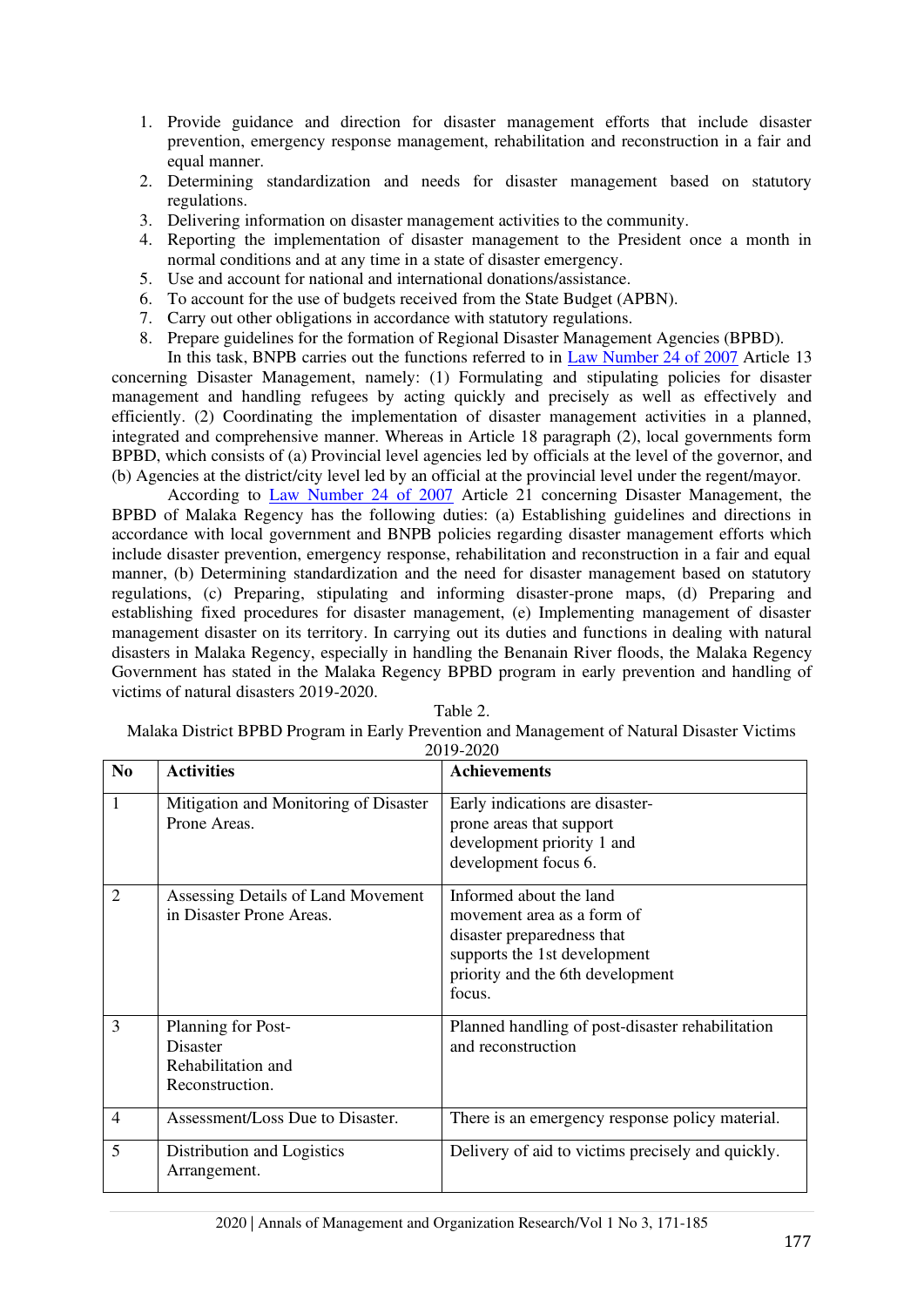| 6  | <b>Strengthening Emergency Response</b><br>Facilities.                                                       | Improved Disaster management infrastructure.                                                                    |
|----|--------------------------------------------------------------------------------------------------------------|-----------------------------------------------------------------------------------------------------------------|
| 7  | Procurement of Task<br>Force Equipment.                                                                      | Increased disaster management facilities and<br>infrastructure.                                                 |
| 8  | Post-Disaster Management<br>Rehabilitation and Reconstruction<br>Assessment.                                 | Preparation of post-disaster management policy<br>materials                                                     |
| 9  | <b>Disaster Preparedness</b><br>Socialization                                                                | Informed community preparedness in disaster<br>management                                                       |
| 10 | Preparation of Disaster Emergency<br>Response Logistics in the form of<br>Clothing and Household Appliances. | Availability of bufferstock for emergency<br>response assistance in the form of in-kind                         |
| 11 | Preparation of Natural Material Disaster<br>Emergency Response Logistics.                                    | Availability of bufferstock for emergency response<br>assistance in the form of clothes and household<br>tools. |
| 12 | Implementation of the Operations<br>Control Center (Pusdalops) Kab.<br>Malaka                                | Increased percentage of services for the<br>PUSDALOPS for Disaster Management.                                  |
| 13 | <b>Community Based Disaster</b><br>Management Training.                                                      | Increasing the capacity of<br>community members in disaster<br>management.                                      |
| 14 | <b>Disaster Emergency</b><br>Management                                                                      | Preparation of emergency<br>administrative documents.                                                           |
| 15 | Post-Disaster Rehabilitation and<br><b>Reconstruction Management</b>                                         | Handling disaster victims until shelter remains<br>available                                                    |
| 16 | Operational Improvement of Task<br>Force/Quick Reaction Team                                                 | Handling disaster victims.                                                                                      |
| 17 | Development of a Disaster Awareness<br>Culture                                                               | Implementing an understanding of disaster<br>awareness and culture.                                             |
| 18 | <b>Technical Assistance for Emergency</b><br>Aid Rescue and Evacuation.                                      | Handling disaster victims.                                                                                      |
| 19 | <b>Emergency Management Simulation for</b><br>Community/Students.                                            | Handling disaster victims.                                                                                      |
| 20 | Verification and Distribution of Aid<br>for Disaster Emergency Response<br>Needs.                            | Handling disaster victims                                                                                       |
| 21 | SAR Training (Basic and Advanced).                                                                           | Handling disaster victims                                                                                       |
| 22 | Disaster Preparedness Socialization in<br>Schools.                                                           | Handling disaster victims                                                                                       |

Source: [BPBD of Malaka Regency October 2020](#page-13-3)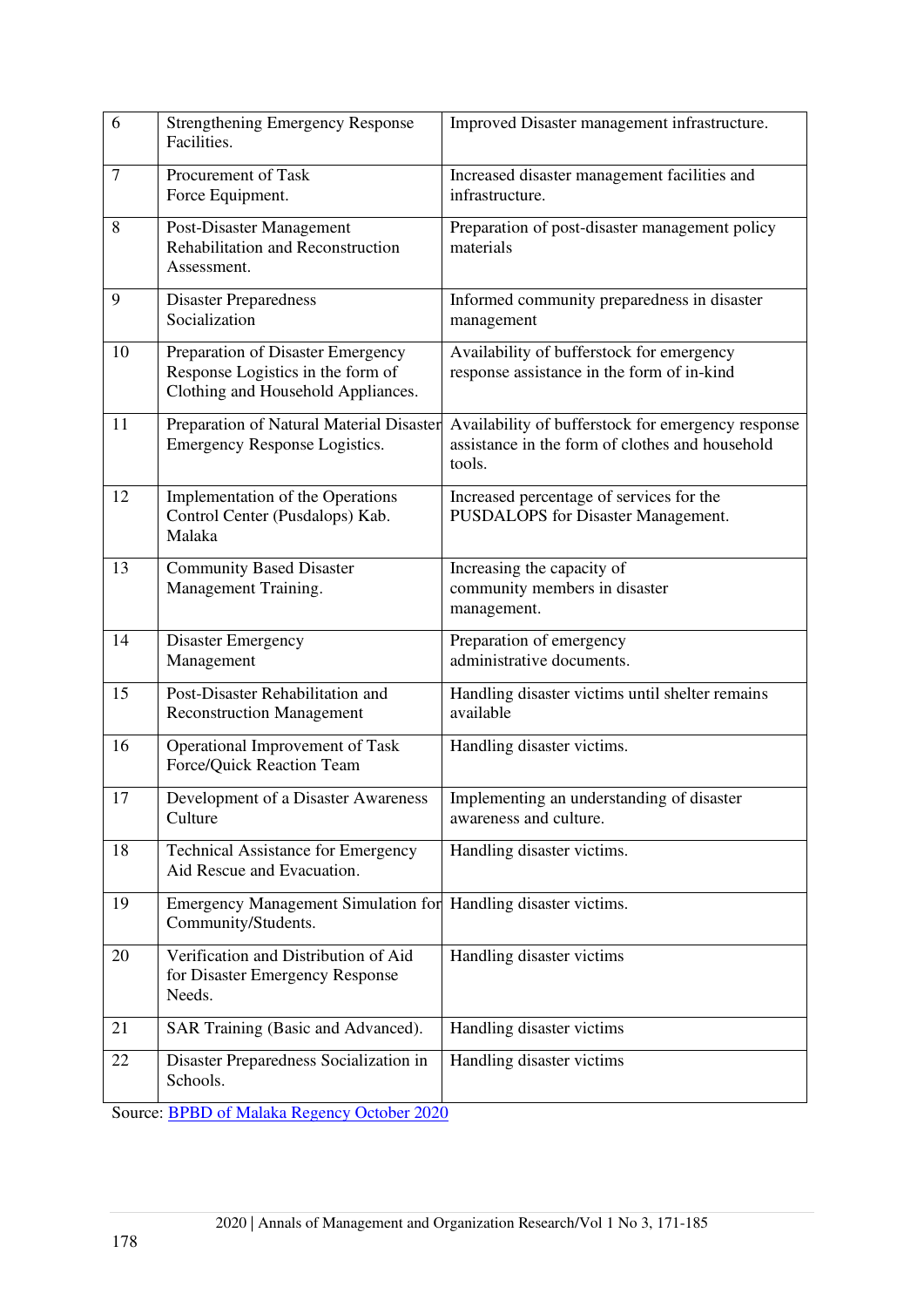#### *4.1. Disaster risk management/pre-disaster*

#### 4.1.1. Prevention

Efforts made to prevent disasters from occurring (if possible by eliminating the hazards). For example, Prohibiting local people from littering, prohibiting rock mining in steep areas, and inviting people to choose the environment by diligently planting trees to maintain natural sustainability.

The study results found that disaster risk management related to the prevention of floods in the Benanain River, the local government of Malaka Regency has made efforts to prevent floods by disseminating flood hazards and inviting the public to create a comfortable environment by planting trees in the environment. Barren and not allowed to litter, even though the people affected by the flood are victims of the flow of river water when it rains from the direction of TTS and TTU.

Prevention of flooding is certainly the government's initial action in flood disaster management, the government's efforts or active efforts to prevent flooding, but the government cannot avoid natural disasters when it's time. For this reason, the government as the person in charge of this natural disaster takes precautions by disseminating floods to the surrounding community and what they should do to prevent flooding from coming.

When going down to the research location, the author found that people do not litter, no one has mined stones in steep areas, and many people have routinely planted trees for nature preservation. For this reason, it can be said that prevention efforts are efforts made to prevent disasters (if possible by eliminating hazards). For example, Prohibiting local communities by littering, prohibiting stone mining in steep areas, and inviting people to choose the environment by diligently planting trees so that the government has done the preservation of nature and accepted by the surrounding community.

#### 4.1.2. Disaster mitigation

Mitigation is a series of efforts to reduce disaster risk, either through physical development as well as awareness and increased capacity to face disaster threats. Mitigation activities can be carried out through:

- 1. Implementation of spatial planning
- 2. Development arrangements, infrastructure development, building layout.
- 3. Providing education, 26 counseling, and training both conventional and modern [\(Law](#page-14-0)  [Number 24 of 2007](#page-14-0) Article 47 paragraph 2 concerning Disaster Management)

The study results found that the government had done this flood disaster mitigation effort as a pre-disaster action, such as coordinating with the central government so that in 2012 based on the [Presidential Decree No. 12/2012](#page-13-0) the Benanain River became five cross-country rivers. For this reason, a large Benanain dam was built for community agricultural land and also for flood prevention. In addition, the government has also built reservoirs along the river for mitigating this flood disaster. The government built embankments that are kilometers long, starting from the Hatimuk, Kleseleon, to Besikama areas. We do this to save people's assets, such as gardens containing agricultural products, houses, and other assets. However, if it is observed that the embankments are not optimal, which is the Benanain River's characteristic, which has very extreme discharge fluctuations so that the flow of the flowing water often breaks down the built embankments. This is evident on 23 May 2020 the Benanain River went berserk with the occurrence of flooding in 3 sub-districts, which were flooded. This is because within a week there is very high rainfall and it causes the river Benanain to overflow so that the embankments built by the government are not functioning. As a result of the flood disaster, the community suffered significant losses because their rice fields were flooded.

#### 4.1.3. Preparedness

Preparedness is a series of activities carried out to anticipate disasters by organizing and taking appropriate and efficient steps. Some forms of preparedness activities that can be carried out include:

- 1. Preparing and testing disaster emergency management plans.
- 2. Organizing, installing and testing early warning systems.
- 3. Provision and preparation of supplies for the fulfillment of basic needs.
- 4. Organizing, outreaching, training and rehearsing emergency response mechanisms.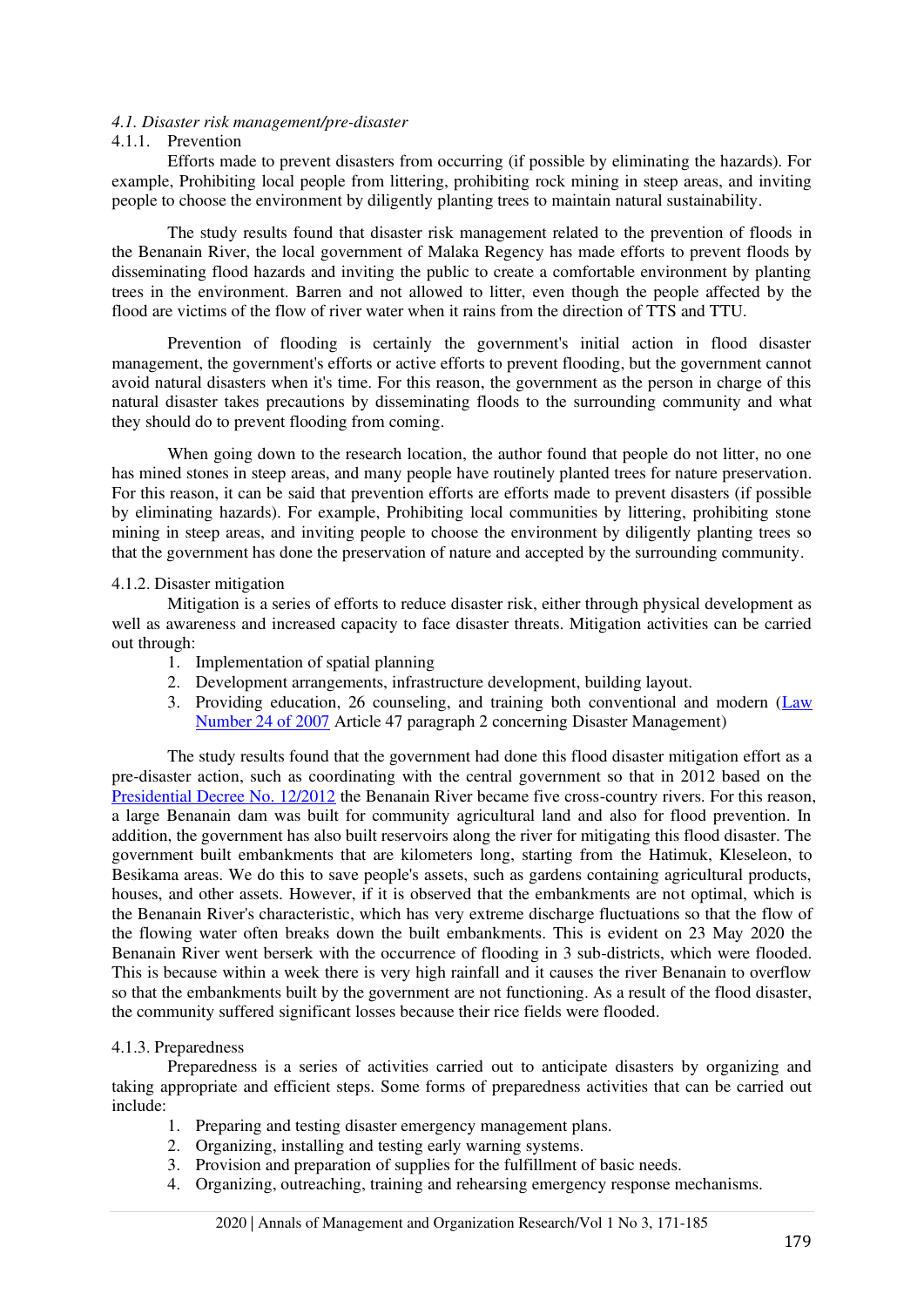- 5. Preparing evacuation sites.
- 6. Compiling accurate data, information, and updating of procedures for disaster emergency response
- 7. Provising and preparing materials, goods and equipment for the fulfillment of the restoration of infrastructure and facilities.

The research found that the preparedness of the [Malaka Regency government](#page-14-1) is facing this flood disaster, although still full of all limitations, such as inadequate flood detection tools, namely prototypes and other flood detection tools. To prepare this evacuation location, we usually coordinate with churches and schools that are not affected as temporary evacuation sites. In this preparedness, of course, we, from all walks of life, elements of society, the government, and the private sector work together to handle it. However, the government will continue to optimize this deficiency so that people can get safety when a flood occurs, both their lives and their assets. We optimize this preparedness through disaster response officers who are always on standby during the flood disaster season by conducting basic training on disaster response, providing supporting infrastructure, materials, and materials needed when a flood occurs. However, the Malaka Regency government has not carried out basic training also for communities around the Benanain River even though according to the mandate of [Law Number 24 of 2007](#page-14-0) it explains that people living in disaster-prone areas need to receive basic disaster response training intended to protect themselves from the dangers of floods. This information the researchers got when the researchers were in the field and made direct observations with people who were victims of natural disasters, where the people said that they had not received basic disaster response training, they got socialization but only about socialization to prevent flooding such as maintaining a clean environment, not mining rocks in river areas, and planting trees in barren environments. Whereas basic training on how the community's efforts or preparedness actions during a flood disaster are not provided with basic training by the Malaka Regency Government, this can cause problems for the community victims of the Benanain river flood disaster, where if a large-scale flood occurs, the community will experience problems in protect themselves and their families due to basic training that the Malaka Regency government did not carry out for the victims of the Benanain River flood disaster.

In this pre-disaster stage, researchers examined three aspects and found that first, prevention efforts were made to prevent disasters from occurring (if possible by eliminating the hazards). For example, Prohibiting local communities by littering, Prohibiting rock mining in steep areas, and inviting people to choose the environment by diligently planting trees so that the government has done preservation of nature and accepted by the surrounding community; The second is related to flood mitigation by constructing the embankments built by the Malaka Regency government, which was originally built by the Malaka district government. However, if it is observed that the embankments are not optimal, which is the Benanain River's characteristic, which has very extreme discharge fluctuations so that the flow of the flowing water often breaks down the built embankments. This is evident on 23 May 2020 the Benanain River went berserk with the occurrence of flooding in 3 subdistricts, which were flooded. This is because within a week there is very high rainfall and it causes the river Benanain to overflow so that the embankments built by the government are not functioning.

As a result of the flood disaster, the community suffered huge losses because their rice fields were flooded; and the third is related to the preparedness of the Malaka Regency government, which is an activity to anticipate the Benanain river flood disaster through organizing and taking appropriate and efficient steps so that when a flood occurs the community can be optimized to run well. The Malaka Regency government's readiness continues to be carried out by training for disaster response officers and providing the necessary facilities, infrastructure, materials, and logistical materials in the event of a flood in the Benanain River. However, the Malaka Regency government has not carried out basic training also for communities around the Benanain River even though according to the mandate of [Law Number 24 of 2007](#page-14-0) it explains that people living in disaster-prone areas need to receive basic disaster response training intended to protect themselves from the dangers of floods. This information the researchers got when the researchers were in the field where the community said that they had not received basic disaster response training, the socialization they received was only about socialization on preventing floods such as maintaining a clean environment, not mining rocks in river areas, and planting trees in barren environments.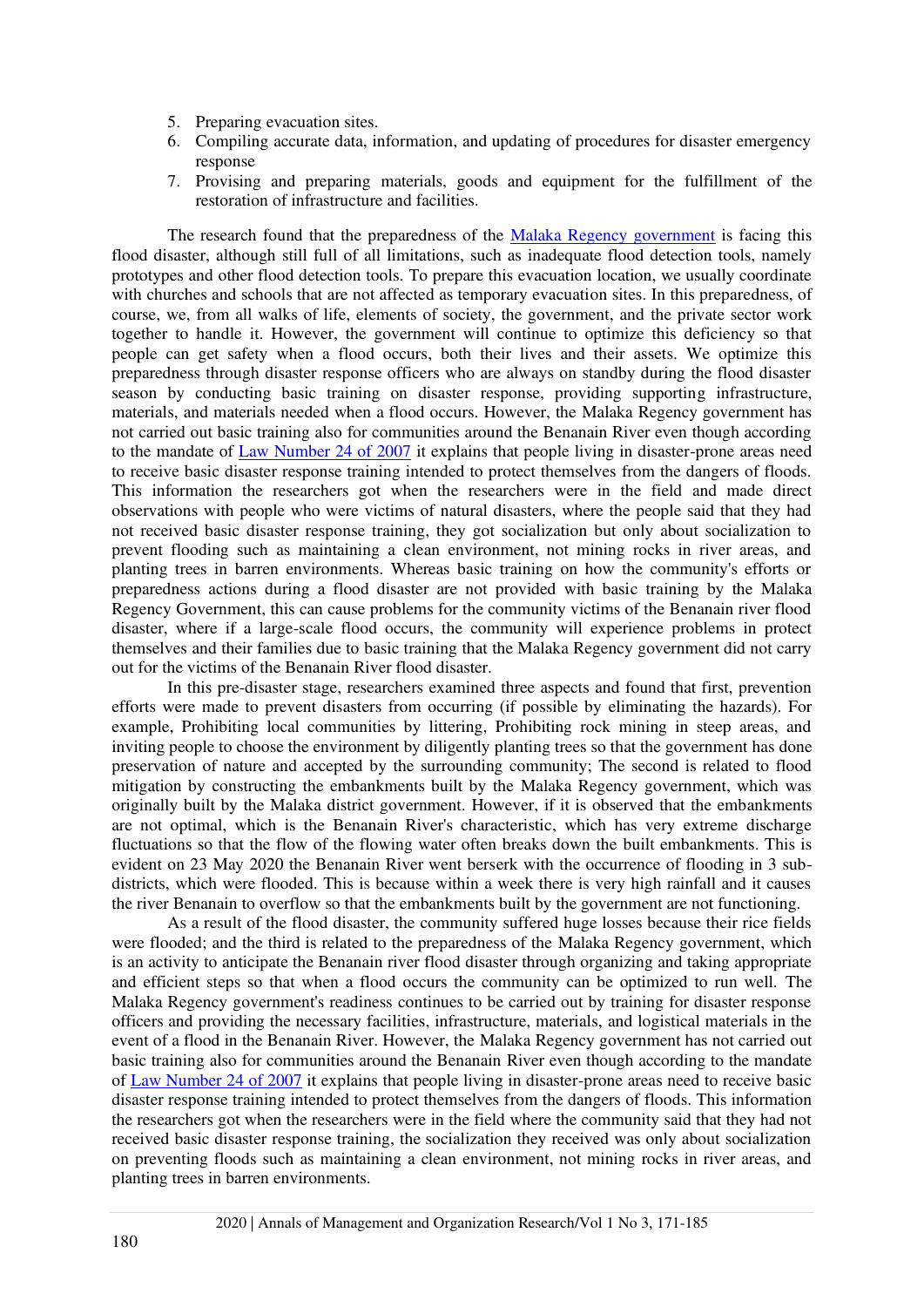#### *4.2. Emergency/disaster management*

#### 4.2.1. Emergency Response

Emergency response is a series of activities carried out immediately at the time of a disaster to deal with the bad impacts which include activities to rescue and evacuate victims, property, fulfillment of basic needs, protection, management of refugees, rescue, and restoration of infrastructure and facilities. Some of the activities carried out at the emergency response stage include:

- 1. Accurate and precise assessment of location, damage and resources.
- 2. Determination of the status of a disaster emergency.
- 3. Rescue and evacuation of people affected by disasters.
- 4. Fulfillment of basic needs
- 5. Protection of vulnerable groups
- 6. Immediate recovery of vital infrastructure and facilities [\(Law Number 24 of 2007](#page-14-0) Article 48 concerning Disaster Management)

The results show that the emergency response of the Malaka Regency government in handling the Benanain River floods is related to the responsiveness of the government when a disaster occurs, it is known to be very responsive, this can be seen that when a disaster occurs, we deploy all emergency response officers to stand by 1x 24 hours at the location to save victims when providing emergency assistance, namely the difficulty of evacuating people from their affected houses. Many people choose to stay at home. Some choose to move to their families rather than evacuate by the government to be gathered at an evacuation site prepared by the government. The community states that in relation to their temporary residence, the community prefers to stay at home, due to reasons they do not have the heart to leave, or people choose to go to families who are willing to accommodate them, people feel uncomfortable if they have to live in one place with many people.

Emergency response, which is a series of activities carried out by the Malaka Regency government immediately at the time of a disaster to deal with the bad impacts which include activities to rescue and evacuate victims, property, fulfillment of basic needs, protection, management of refugees, rescue, and restoration of infrastructure and facilities carried out very responsively when the flood disaster occurred with all kinds of efforts they had done actively by the Government of Malaka Regency. Regarding the evacuation carried out by the government by providing an evacuation place, it is not heeded by the community because the community's thoughts are still inadequate, where there are still people who feel that they do not have the heart to leave their houses which are submerged in water and also feel awkward if they have to be collected in one place by the government they chose to move to their families who were not affected by the flood. Direct monitoring reinforced this carried out by researchers when a large-scale flood disaster occurred in three sub-districts to be precise on 23 May 2020. Many people affected by the Benanain river flood were difficult to evacuate by the Malaka Regency Government. They prefer to stay in their homes that are affected by flooding, this is due to the inadequate thinking and thinking of the community, they do not want to leave their homes when a flood occurs because they think that home is part of their life so they don't dare to leave their house when the flood disaster hits.

#### 4.2.2 Emergency Assistance (relief)

Emergency assistance is an effort to fulfill basic needs in the form of: Food, clothing, temporary shelter, health, sanitation and clean water when a natural disaster occurs. During natural disasters, emergency assistance is often carried out by various elements, namely the government, private sector, other communities, and other elements as observers such as NGOs/NGOs that pay attention to these natural disasters. For emergency aid for floods, the Benanain River was more dominated by the local government as the responsible party when a flood occurred.

The results of research related to government emergency assistance when a flood occurred in the Benanain River, the Malaka Regency government certainly provided the community's emergency assistance, we did many activities during a disaster because this was related to human values. In addition to the emergency responders who have to stand by at the location, we have prepared logistics for the community to be distributed to the community to get their basic needs such as food, clothing, temporary shelter, health, sanitation and clean water.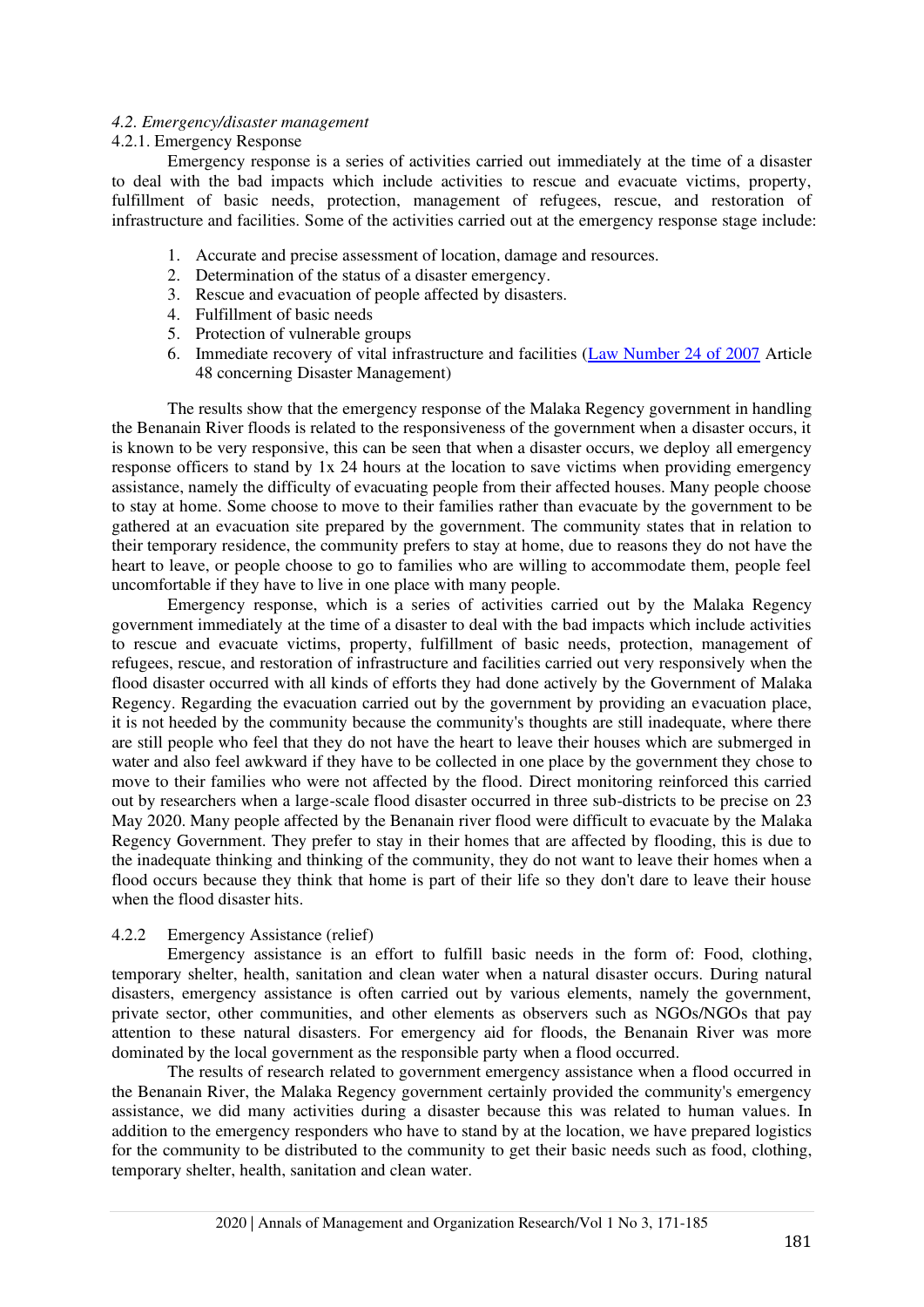Regarding the emergency assistance that the researchers received from the [BPBD of Malaka](#page-13-3)  [Regency,](#page-13-3) this type of assistance can be seen in table bellow.

| Table 3                                                              |
|----------------------------------------------------------------------|
| Types of Assistance for Victims of the Benanain River Flood disaster |

| <b>Types of Assistance</b>                  | <b>Information</b> |  |
|---------------------------------------------|--------------------|--|
| Temporary relocation assistance             | Channeled          |  |
| Basic needs assistance                      | Channeled          |  |
| Emergency equipment assistance              | Channeled          |  |
| Physical repair assistance                  | Channeled          |  |
| Counseling/spiritual guidance assistance    | Channeled          |  |
| Relief team assistance                      | Channeled          |  |
| <b>Health Assistance</b>                    | Channeled          |  |
| Source: BPBD of Malaka Regency October 2020 |                    |  |

Table 4.6 explains that when the Benanain River flood disaster occurred, emergency assistance was properly distributed to the flood victims. The results of direct observations by researchers when they were in the flood location on May 23, 2020, where there was a large-scale flood that inundated 7,495 houses and when it happened the researchers took to the field to observe firsthand how emergency assistance was distributed to victims of the Benanain river flood disaster and found the emergency assistance with quickly descended and distributed to the community so that the emergency assistance provided by the Malaka Regency government was very helpful for the communities affected by the Benanain River flood.

At this stage of Emergency Management/During Disaster two aspects were examined by researchers and found that, first, emergency response is a series of activities carried out by the Malaka Regency government immediately at the time of a disaster to deal with the bad effects which include rescue and evacuation of victims, property, fulfillment of basic needs, protection, care for refugees, rescue, and restoration of infrastructure and facilities are carried out very responsively when a flood occurs with all kinds of efforts they do. Regarding the evacuation carried out by the government to a place that has been provided by the government which is not heeded by the community because of the inadequate thinking of the community, where some people still feel that they do not have the heart to leave their houses which are submerged in water and also feel awkward if they have to be collected in one place by government so they choose to move to their families who are not affected by the flood; and the second is emergency assistance, which is an effort to fulfill basic needs in the form of: food, clothing, temporary shelter, health, sanitation and clean water when a natural disaster occurs and is properly distributed and accepted by the community.

## *4.3. Recovery/Post Disaster Management*

#### 4.3.1. Recovery

Recovery is a series of activities to restore the community's condition and environment by refunctioning institutions, infrastructure, and facilities by carrying out rehabilitation efforts. Some of the activities related to recovery are:

- 1. Improvement of the disaster area environment
- 2. Repair of public infrastructure and facilities
- 3. Providing assistance for community housing repairs
- 4. Psychological social recovery
- 5. Health services
- 6. Reconciliation and conflict resolution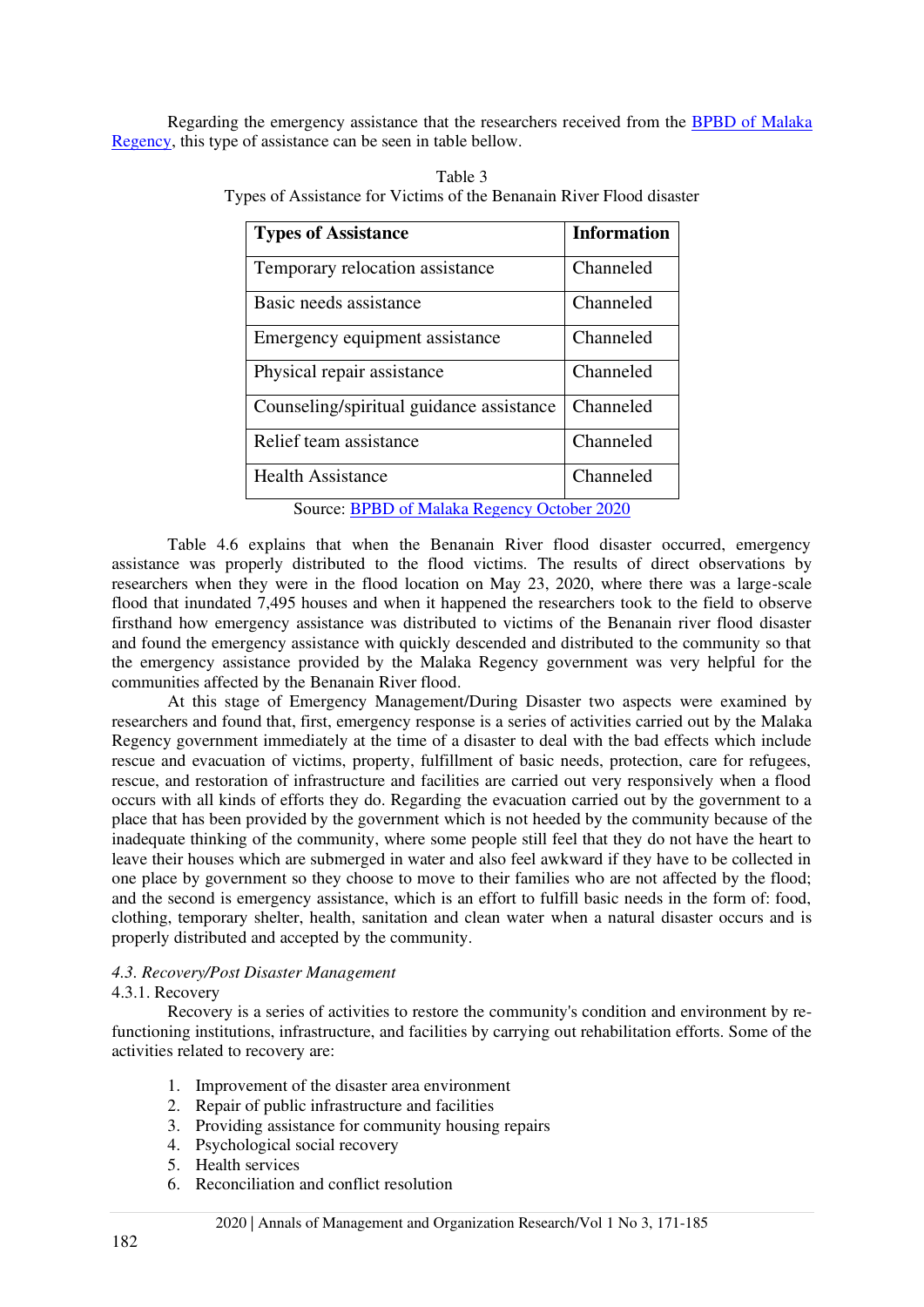- 7. Socio-economic and cultural recovery
- 8. Restoration of public service functions.

The results of the study found that the post-flood disaster of the Benanain River, the role of the government in it continues to run, and this is also the hard work that the government is doing where the government needs to restore all forms of damage that have occurred, especially physical and psychological damage to people who have experienced trauma, especially children and women. Recovery of infrastructure facilities such as roads, residents' houses, and agriculture as well, the government distributed to the community after the disaster with the procedures and regulations that we have set. Of course we try to get all the people to get the assistance that is their right. We also do other recovery such as community psychology, especially children, by deploying medical personnel, doctors, nurses, and psychologists so that the community can get recovery so that it can be said that recovery is a series of activities to restore the condition of the community and the environment affected by the disaster by re-functioning institutions. Infrastructure and facilities by carrying out rehabilitation efforts are carried out by the government carefully. However, in practice, the government has experienced constraints with a lack of funds up to the post-disaster stage and also for the repair of the embankments while being reviewed by the Malaka Regency government in coordination with the Province and the Central.

#### 4.3.2. Reconstruction

Reconstruction is the formulation of policies and efforts as well as concrete, well-planned, consistent and sustainable steps to rebuild all infrastructure permanently, facilities and institutional systems, both at the government and community levels, with the main objective of growing and developing economic, social and cultural activities, upholding law and order, and the emergence of the role and participation of civil society in all aspects of social life in post-disaster areas. The scope of the reconstruction program consisted of a physical reconstruction program and a non-physical reconstruction program.

The reconstruction of facilities and infrastructure that were severely damaged due to the flood disaster is the government's priority program in post-disaster reconstruction efforts. The government is coordinating with the relevant OPDs on how to reconstruct the infrastructure that was swallowed up by the flood disaster of the Benanain River, such as the embankments, roads, bridges and other irrigation. Because it was linked to the program for reconstruction, it was not decided by just one OPD, so it can be said that reconstruction is an effort and concrete steps that are well planned, consistent and sustainable to permanently rebuild all infrastructure, facilities and institutional systems damaged by river floods. Benanain has been carried out in coordination with related OPDs to reconstruct the infrastructure damaged by the Flood of the Benanain River. Researchers also found this when descending into the field where some roads and embankments were severely damaged by the Benanain River flood disaster and reconstructed immediately by the Malaka Regency Government.

Management of the Post-disaster Malaka District BPBD explained two focuses were observed to believe that recovery is a series of activities to restore the condition of the community and environment affected by the disaster by re-functioning of institutions, infrastructure and facilities by carrying out rehabilitation efforts carried out by the government carefully, although in practice the government experiencing constraints with a lack of funds up to the post-disaster stage and also for the repair of the embankments while being reviewed by the Malaka Regency government in coordination with the Province and the Central and secondly, namely reconstruction which is an effort and concrete steps that are well planned, consistent and sustainable To rebuild permanently all infrastructure, facilities and institutional systems damaged by the floods of the Benanain River, this has been carried out in coordination with related OPDs so that they can work together in reconstructing facilities and Infrastructure was damaged due to the Benanain River Flood. Researchers also found this when descending into the field where some roads and embankments were severely damaged by the Benanain River flood disaster and reconstructed immediately by the Malaka Regency Government.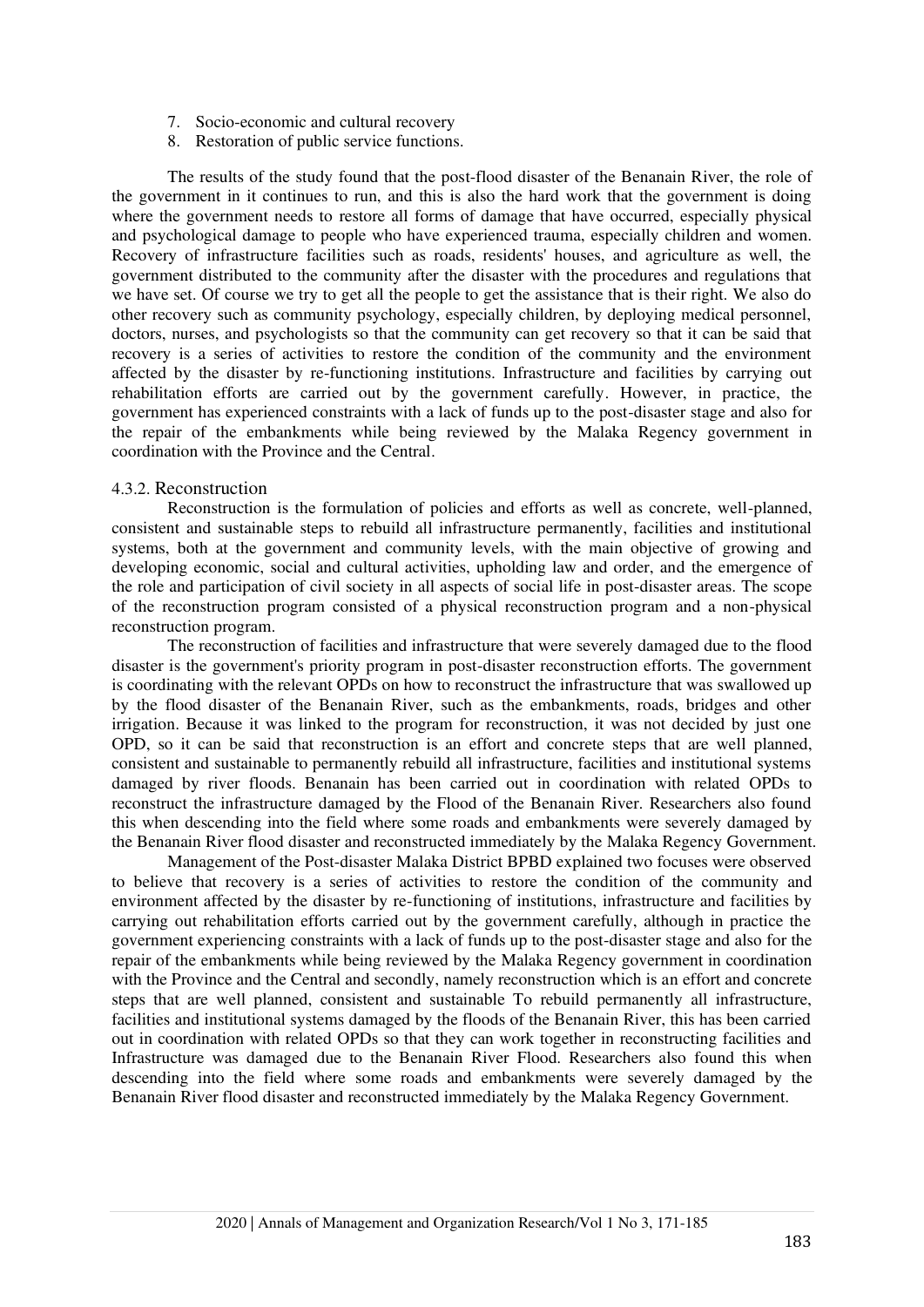## **5. Conclusion**

Based on the results of the research and discussion discussed in the previous chapter, the conclusions drawn in the paper regarding the disaster management of the Malaka Regency Government in flood disaster management have carried out management as well as possible, although still not optimal. The basis of the analysis used is to use a disaster management model, which is seen from the following 3 things:

The Pre-Disaster Stage or disaster risk management is the management of prevention, mitigation, and preparedness for the Benanain River disaster management which the Malaka Regency government predicts to run well, but in practice at the mitigation stage there are problems with embankments that are often built, where the embankments are not suitable with the discharge of water that flows when the flood comes so that the embankment often breaks. And the suboptimal preparedness stage, namely at the community level, has not carried out basic disaster response training.

When a disaster occurs or emergency management is disaster management that is anticipated by the Malaka Regency government, which includes emergency response activities and emergency assistance to alleviate temporary suffering when the Benanain river floods run well where the Malaka Regency government is very responsive in handling when floods occur. However, during the emergency response, community participation involves evacuating people whose houses are affected by flooding, which is still difficult to do where there are people who do not want to be evacuated and have remained in their flooded houses.

The post-disaster or recovery management stage is disaster management that is anticipated by the Malaka Regency government including recovery and reconstruction activities for the victims of the Benanain flood disaster, where the government tries to coordinate with all layers of elements to restore what happened after the Benanain River flood disaster.

## **Limitation and study forward**

This study's limitation is that the research was only conducted in one area, namely Malaka district. In fact, there are still many areas in East Nusa Tenggara that have experienced similar disasters but with different field conditions. Further researchers are encouraged to be able to carry out similar research in other areas so that there is a comparison between other areas experiencing similar disasters.

## **References**

- <span id="page-13-2"></span>Badan Informasi Publik Departemen Komunikasi dan Informatika. (2007). *Penanggulangan bencana alam dalam perspektif agama di Indonesia.* Badan Informasi Publik Departemen Komunikasi dan Informatika: Jakarta.
- <span id="page-13-3"></span>BPBD Kabupaten Malaka. (2020*). Alokasi anggaran untuk penanggulangan bencana di Kabupaten Malaka*.
- bpbd.bogorkab.go.id. (2019*). Bencana dan manajemen bencana*. Diakses pada 7 Januari 2021, dari <https://bpbd.bogorkab.go.id/bencana-dan-manajemen-bencana/>
- <span id="page-13-6"></span>Dwiyanto, Agus. (2010). *Manajemen pelayanan publik*. Yogyakarta:Gadja Mada
- <span id="page-13-5"></span>Fayol, Henry. (2010). *Manajemen public relations*. Jakarta: PT Elex Media.
- <span id="page-13-0"></span>Pemerintah Pusat. (2012). *Keputusan Presiden (KEPPRES) tentang Penetapan Wilayah Sungai*. The Government of Indonesia.
- Kompas.com. (2020). *Penyebab banjir di Indonesia.* Diakses pada 7 Januari 2021, dari [https://hot.liputan6.com/read/3924215/5-cara-menulis-daftar-pustaka-dari-internet-wajib](https://hot.liputan6.com/read/3924215/5-cara-menulis-daftar-pustaka-dari-internet-wajib-tahu-agar-tidak-salah)[tahu-agar-tidak-salah](https://hot.liputan6.com/read/3924215/5-cara-menulis-daftar-pustaka-dari-internet-wajib-tahu-agar-tidak-salah)
- <span id="page-13-1"></span>Kustiyanto, Eko. (2004). *Aplikasi Sistem Informasi Geografis untuk zonasi tingkat kerentanan banjir (Studi kasus kabupaten Kudus, Provinsi Jawa Tengah).* Tugas Akhir Diploma. Fakultas Geografi UGM.
- <span id="page-13-9"></span>Miles, M.B, Huberman, A.M, & Saldana, J. (2014). *Qualitative data analysis, a methods sourcebook*, Edition 3. USA: Sage Publications. Terjemahan Tjetjep Rohindi Rohidi, UI-Press.
- <span id="page-13-10"></span>Moleong, L. J. (2015). *Metodologi penelitian kualitatif,* Bandung : PT Remaja Rosdakarya Offset.
- <span id="page-13-7"></span>Nurjanah, dkk. (2011). *Manajemen bencana*. Bandung:Alfabeth.
- <span id="page-13-4"></span>Terry, R. George. (2003). *Dasar-dasar manajemen.* Jakarta: PT. Bumi Aksara
- <span id="page-13-8"></span>Wirawan, S. (2002). *Psikologi lingkungan*. Jakarta: PT Gramedia Widiasarana Indonesia.